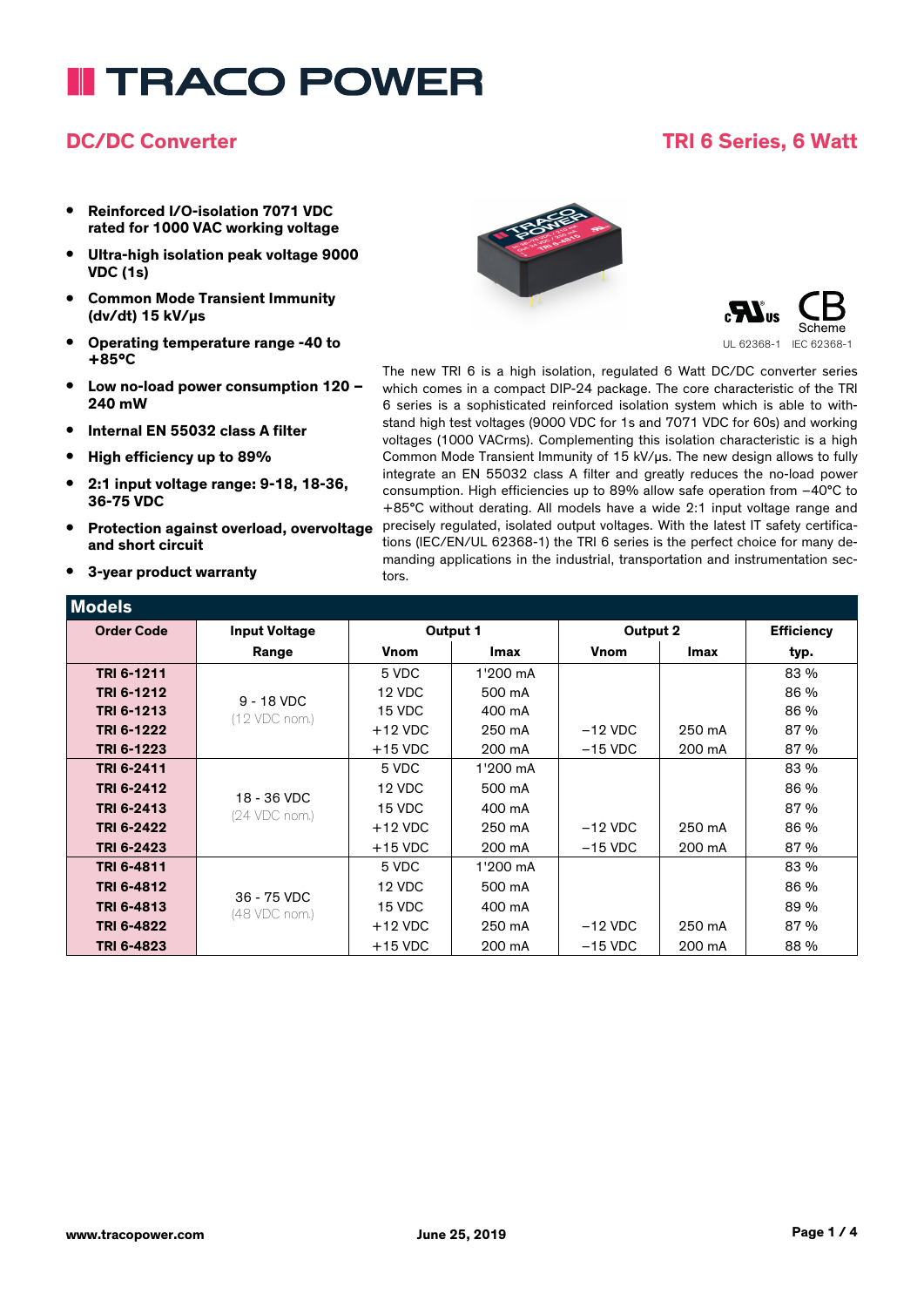### **II TRACO POWER**

| <b>Input Specifications</b>      |                                 |                                                            |                                                |
|----------------------------------|---------------------------------|------------------------------------------------------------|------------------------------------------------|
| Input Current                    | - at no load                    | 12 Vin models: 10 mA typ.                                  |                                                |
|                                  |                                 | 24 Vin models: 8 mA typ.                                   |                                                |
|                                  |                                 | 48 Vin models: 5 mA typ.                                   |                                                |
|                                  | - at full load                  | 12 Vin models: 583 mA typ.                                 |                                                |
|                                  |                                 | 24 Vin models: 291 mA typ.                                 |                                                |
|                                  |                                 | 48 Vin models: 144 mA typ.                                 |                                                |
| Surge Voltage                    |                                 |                                                            | 12 Vin models: 25 VDC max. (1 s max.)          |
|                                  |                                 |                                                            | 24 Vin models: 50 VDC max. (1 s max.)          |
|                                  |                                 |                                                            | 48 Vin models: 100 VDC max. (1 s max.)         |
| Under Voltage Lockout            |                                 | 12 Vin models: 8 VDC typ.                                  |                                                |
|                                  |                                 | 24 Vin models: 16 VDC typ.                                 |                                                |
|                                  |                                 | 48 Vin models: 34 VDC typ.                                 |                                                |
| Input Filter                     |                                 |                                                            | Internal Pi-Type                               |
| <b>Output Specifications</b>     |                                 |                                                            |                                                |
| Voltage Set Accuracy             |                                 |                                                            | $±1\%$ max.                                    |
| Regulation                       | - Input Variation (Vmin - Vmax) | single output models: 0.5% max.                            |                                                |
|                                  |                                 | dual output models: 0.5% max.                              |                                                |
|                                  | - Load Variation (0 - 100%)     | single output models: 0.5% max.                            |                                                |
|                                  |                                 |                                                            | dual output models: 1% max. (Output 1)         |
|                                  |                                 |                                                            | 1% max. (Output $2$ )                          |
|                                  | - Cross Regulation              | dual output models: 2% max.                                |                                                |
|                                  | (symmetrical load)              |                                                            |                                                |
|                                  | - Cross Regulation              | dual output models: 5% max.                                |                                                |
|                                  | (25% / 100% asym. load)         |                                                            |                                                |
| Ripple and Noise                 | - 20 MHz Bandwidth              |                                                            | 70 mVp-p max. (with 1 $\mu$ F MLCC)            |
| Capacitive Load                  | - single output                 |                                                            | 5 Vout models: 1'500 µF max.                   |
|                                  |                                 | 12 Vout models: 260 µF max.<br>15 Vout models: 210 µF max. |                                                |
|                                  | - dual output                   | 12 / -12 Vout models: 150 / 150 µF max.                    |                                                |
|                                  |                                 | 15 / -15 Vout models: 110 / 110 µF max.                    |                                                |
| Minimum Load                     |                                 |                                                            | Not required                                   |
| <b>Temperature Coefficient</b>   |                                 |                                                            | $\pm 0.01$ %/K max.                            |
| Start-up Time                    |                                 |                                                            | 30 ms max.                                     |
| <b>Short Circuit Protection</b>  |                                 |                                                            | Continuous, Automatic recovery                 |
| <b>Output Current Limitation</b> |                                 |                                                            | 150% typ. of lout max.                         |
| <b>Transient Response</b>        | - Response Deviation            |                                                            | 5% max. (75% to 100% Load Step)                |
|                                  | - Response Time                 |                                                            | <b>300 µs typ.</b> (75% to 100% Load Step)     |
|                                  |                                 |                                                            |                                                |
| <b>Safety Specifications</b>     |                                 |                                                            |                                                |
| Safety Standards                 | - IT / Multimedia Equipment     |                                                            | EN 62368-1                                     |
|                                  |                                 |                                                            | IEC 62368-1                                    |
|                                  |                                 |                                                            | UL 62368-1                                     |
|                                  | - Certification Documents       |                                                            | www.tracopower.com/overview/tri6               |
| <b>Pollution Degree</b>          |                                 |                                                            | PD <sub>2</sub>                                |
| Over Voltage Category            |                                 |                                                            | OVC II                                         |
|                                  |                                 |                                                            |                                                |
| <b>EMC Specifications</b>        |                                 |                                                            |                                                |
| <b>EMC Emissions</b>             | - Conducted Emissions           |                                                            | <b>EN 55032 class A (internal filter)</b>      |
|                                  |                                 |                                                            | <b>EN 55032 class B</b> (with external filter) |
|                                  |                                 |                                                            | FCC Part 15, class A                           |
|                                  | - Radiated Emissions            |                                                            | EN 55032 class A (with external filter)        |

All specifications valid at nominal input voltage, full load and +25°C after warm-up time unless otherwise stated.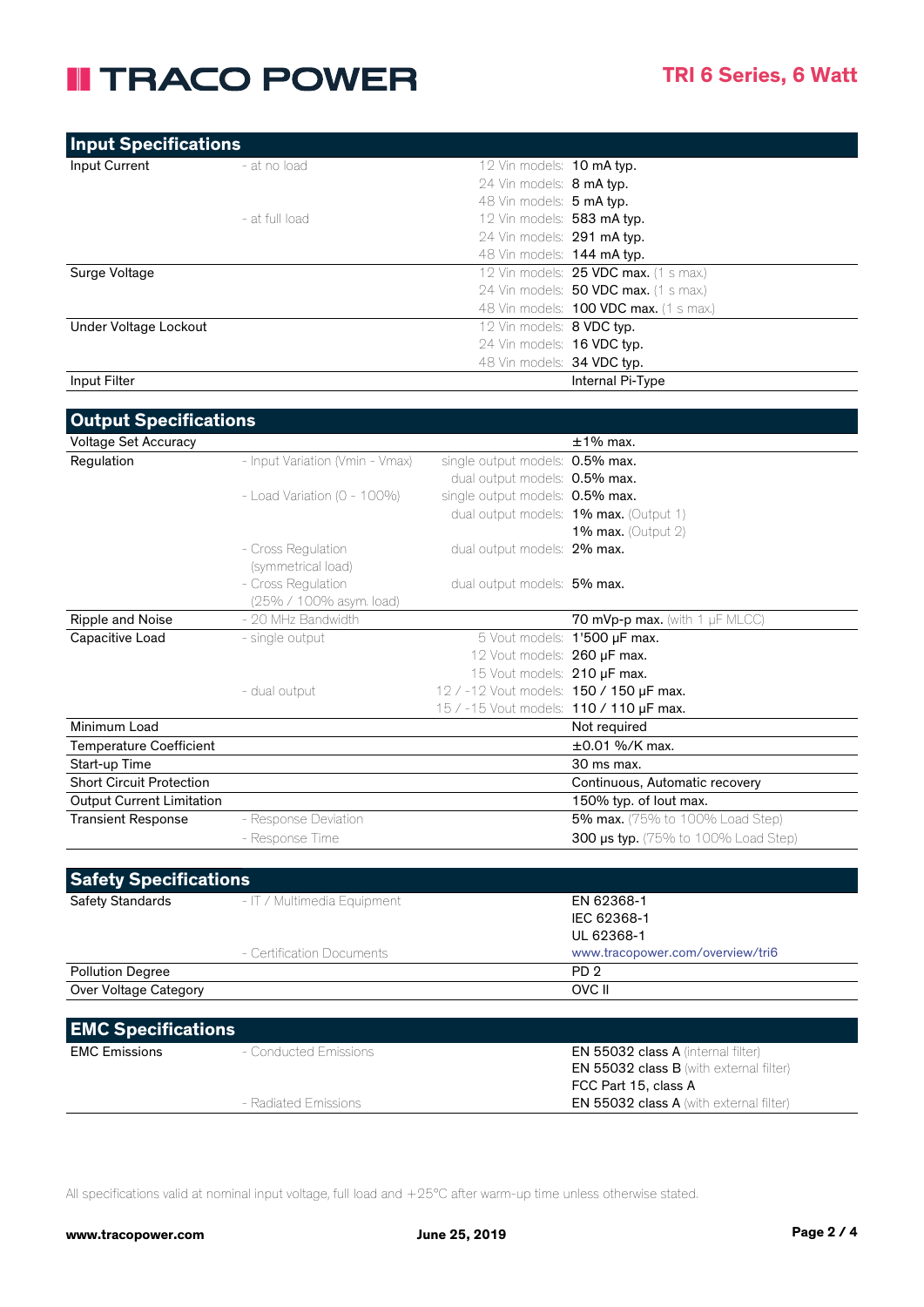## **II TRACO POWER**

#### **TRI 6 Series, 6 Watt**

| <b>EMC Immunity</b>                            |                                 | EN 55024 (IT Equipment)                                                |
|------------------------------------------------|---------------------------------|------------------------------------------------------------------------|
|                                                | - Electrostatic Discharge       | Air: EN 61000-4-2, ±15 kV, perf. criteria A                            |
|                                                |                                 | Contact: EN 61000-4-2, ±8 kV, perf. criteria A                         |
|                                                | - RF Electromagnetic Field      | EN 61000-4-3, 10 V/m, perf. criteria A                                 |
|                                                | - EFT (Burst)                   | EN 61000-4-4, ±2 kV, perf. criteria A                                  |
|                                                | - Surge                         | EN 61000-4-5, ±2 kV, perf. criteria A                                  |
|                                                | - Conducted RF Disturbances     | EN 61000-4-6, 10 Vrms, perf. criteria A                                |
|                                                | - PF Magnetic Field             | EN 61000-4-8, 100 A/m, perf. criteria A                                |
|                                                |                                 |                                                                        |
| <b>General Specifications</b>                  |                                 |                                                                        |
| <b>Relative Humidity</b>                       |                                 | 95% max. (non condensing)                                              |
| Temperature Ranges                             | - Operating Temperature         | $-40^{\circ}$ C to $+95^{\circ}$ C                                     |
|                                                | - Case Temperature              | $+105^{\circ}$ C max.                                                  |
|                                                | - Storage Temperature           | $-50^{\circ}$ C to $+125^{\circ}$ C                                    |
| <b>Power Derating</b>                          | - High Temperature              | 5 %/K above 85°C                                                       |
| <b>Cooling System</b>                          |                                 | Natural convection (20 LFM)                                            |
| <b>Altitude During Operation</b>               |                                 | 5'000 m max.                                                           |
| <b>Switching Frequency</b>                     |                                 | 330 kHz typ. (PWM)                                                     |
| <b>Insulation System</b>                       |                                 | Reinforced Insulation                                                  |
| <b>Working Voltage (rated)</b>                 |                                 | 1'000 VAC                                                              |
| <b>Isolation Test Voltage</b>                  | - Input to Output, 60 s         | 7'071 VDC                                                              |
|                                                | - Input to Output, 1 s          | 9'000 VDC                                                              |
| <b>Isolation Resistance</b>                    | - Input to Output, 500 VDC      | 10'000 MOhm min.                                                       |
| <b>Isolation Capacitance</b>                   | - Input to Output, 100 kHz, 1 V | 40 pF max.                                                             |
| <b>Common Mode Transient</b>                   |                                 | 15 kV/us min.                                                          |
| Immunity                                       | - Calculated MTBF               |                                                                        |
| Reliability                                    |                                 | 4'612'000 h (MIL-HDBK-217F, ground benign)<br>Plastic (UL 94V-0 rated) |
| <b>Housing Material</b><br><b>Pin Material</b> |                                 |                                                                        |
|                                                |                                 | Tinned Copper<br>Wave Soldering (1.5mm from casing)                    |
| <b>Soldering Profile</b>                       |                                 | 260°C / 10 s                                                           |
| <b>Connection Type</b>                         |                                 | THD (Through-Hole Device)                                              |
| Weight                                         |                                 | 15.5 <sub>g</sub>                                                      |
|                                                |                                 |                                                                        |
| Environmental Compliance - Reach               |                                 | www.tracopower.com/info/reach-declaration.pdf                          |
|                                                | - RoHS                          | www.tracopower.com/info/rohs-declaration.pdf                           |
|                                                |                                 |                                                                        |

### **Supporting Documents**

Overview Link (for additional Documents) www.tracopower.com/overview/tri6

All specifications valid at nominal input voltage, full load and +25°C after warm-up time unless otherwise stated.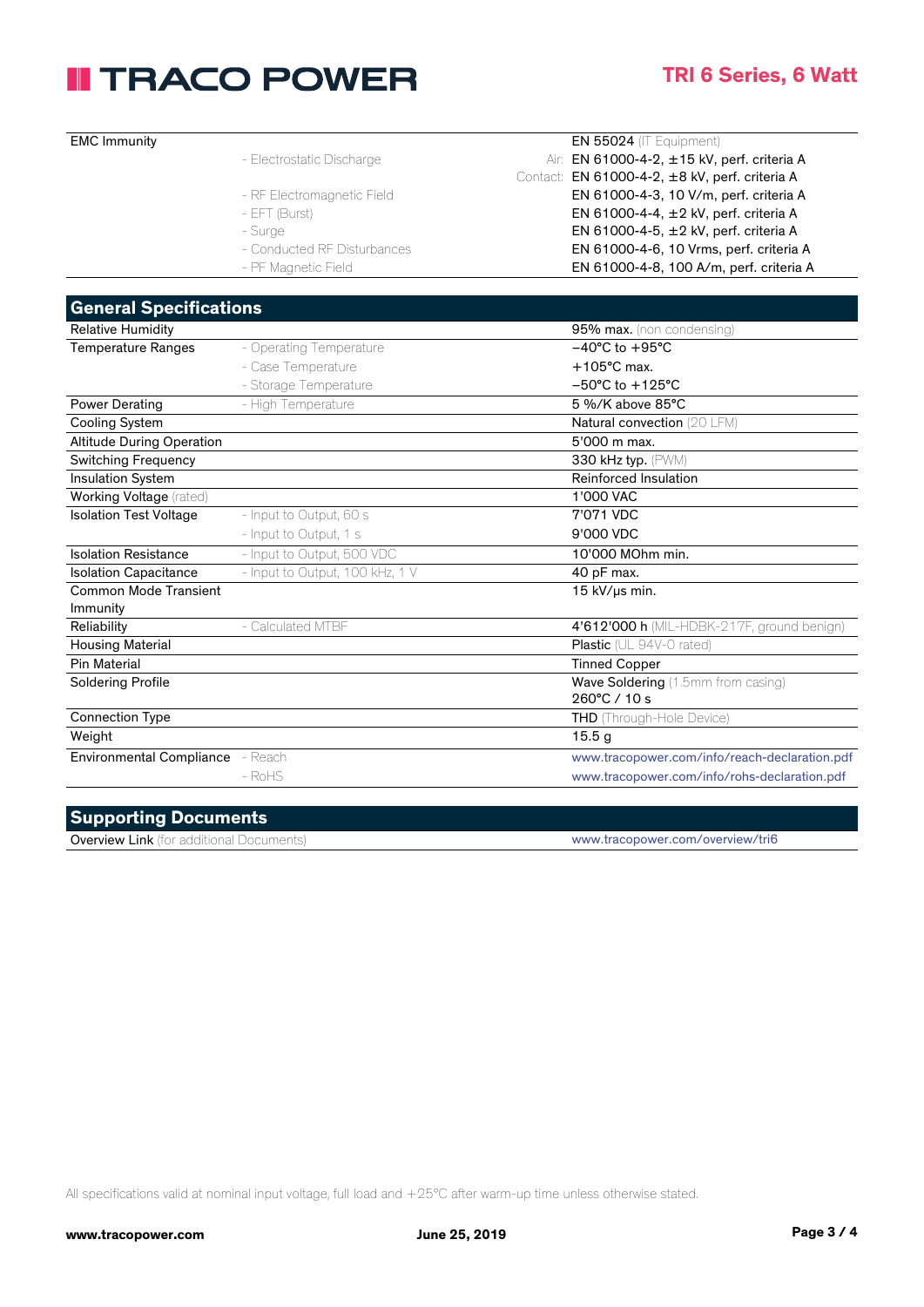### **II TRACO POWER**

#### **Outline Dimensions**



Dimensions in mm (inch) Tolerances  $\pm 0.5$  ( $\pm 0.02$ ) Pin Ø 0.5 ±0.05 (0.02 ±0.002)

| <b>Pinout</b> |                      |                    |  |  |  |
|---------------|----------------------|--------------------|--|--|--|
| Pin           | <b>Single Output</b> | <b>Dual Output</b> |  |  |  |
| 1             | $+$ Vin (Vcc)        | $+V$ in (Vcc)      |  |  |  |
| 11            | No pin               | Common             |  |  |  |
| 12            | $-V$ out             | No pin             |  |  |  |
| 13            | $+$ Vout             | $-V$ $out$         |  |  |  |
| 15            | No pin               | $+$ Vout           |  |  |  |
| 23            | -Vin (GND)           | -Vin (GND)         |  |  |  |
| 24            | -Vin (GND)           | -Vin (GND)         |  |  |  |



Copyright 2019 Traco Electronic AG Specifications can be changed without notice.